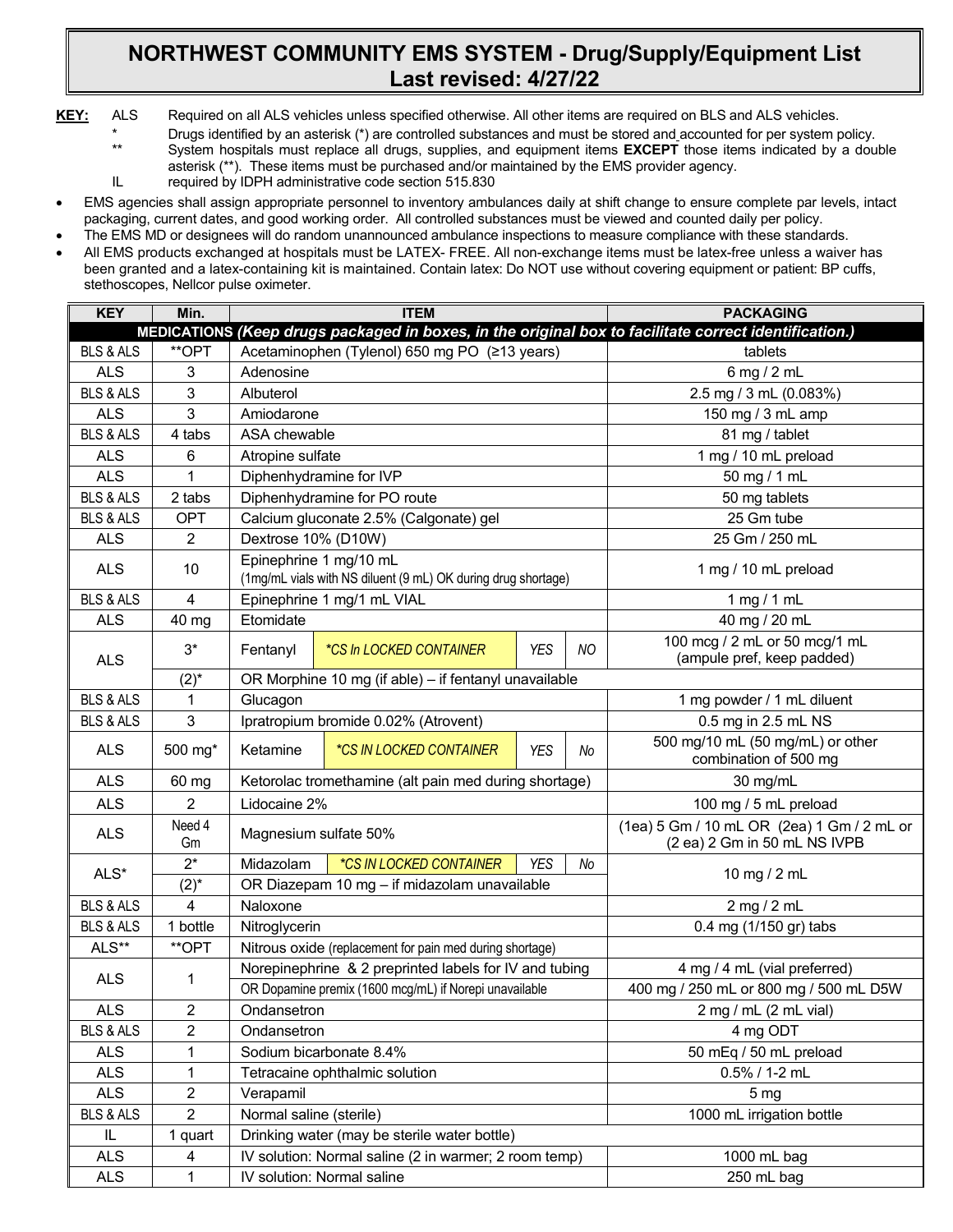| <b>KEY</b>                                     | Min.                                                                                                                                                 | <b>ITEM</b>                                                                                                                                                                                                                                                                                                                                                                                                                                                                                                                                                                                        | <b>PACKAGING</b>                                                                                                                                                   |  |  |  |  |  |
|------------------------------------------------|------------------------------------------------------------------------------------------------------------------------------------------------------|----------------------------------------------------------------------------------------------------------------------------------------------------------------------------------------------------------------------------------------------------------------------------------------------------------------------------------------------------------------------------------------------------------------------------------------------------------------------------------------------------------------------------------------------------------------------------------------------------|--------------------------------------------------------------------------------------------------------------------------------------------------------------------|--|--|--|--|--|
| <b>ALS</b>                                     | $\overline{2}$                                                                                                                                       | NS injection (keep 1 w/ EZ-IO supplies)                                                                                                                                                                                                                                                                                                                                                                                                                                                                                                                                                            | 10-20 mL preload syringes<br>(May increase # to dilute epi during drug shortage)                                                                                   |  |  |  |  |  |
|                                                | $\overline{2}$                                                                                                                                       | MAD® (Mucosal Atomization Device): MAD 100 w/ syringe or MAD 300 w/o syringe Wolfe Tory Medical, Inc.<br>79 West 4500 South, Suite 16, Salt Lake City, UT 84107, 888-380-9808                                                                                                                                                                                                                                                                                                                                                                                                                      |                                                                                                                                                                    |  |  |  |  |  |
| <b>ALS</b>                                     | $*$ <sup>*</sup> 4                                                                                                                                   | Medication labels (for meds drawn up into syringes by one person and given by another)<br>May use adhesive mailing labels on which the medication name & concentration can be written.                                                                                                                                                                                                                                                                                                                                                                                                             |                                                                                                                                                                    |  |  |  |  |  |
|                                                |                                                                                                                                                      | <b>AIRWAY EQUIPMENT</b>                                                                                                                                                                                                                                                                                                                                                                                                                                                                                                                                                                            |                                                                                                                                                                    |  |  |  |  |  |
| IL                                             | 1 ea.                                                                                                                                                | Oropharyngeal airways: 6/110 mm, 5/100, 4/90, 3/80, 2/70, 1/60, 0/50, 00/40 mm                                                                                                                                                                                                                                                                                                                                                                                                                                                                                                                     |                                                                                                                                                                    |  |  |  |  |  |
|                                                | $\overline{2}$                                                                                                                                       | Tongue blade (for insertion of oral airways - keep with oral airways)                                                                                                                                                                                                                                                                                                                                                                                                                                                                                                                              |                                                                                                                                                                    |  |  |  |  |  |
| IL                                             | 1 ea<br>size                                                                                                                                         | Nasopharyngeal airways: 12Fr/3, 14Fr/3.5, 16Fr/4, 18Fr/4.5, 20Fr/5, 22Fr/5.5, 24Fr/6, 26Fr/6.5,<br>28Fr/7, 30Fr/7.5, 32/Fr/8, 34Fr/8.5mm                                                                                                                                                                                                                                                                                                                                                                                                                                                           |                                                                                                                                                                    |  |  |  |  |  |
| <b>ALS</b>                                     | 2 each                                                                                                                                               |                                                                                                                                                                                                                                                                                                                                                                                                                                                                                                                                                                                                    | Endotracheal tubes: High volume/low pressure cuff - stored in sterile packaging.<br>6 or 6.5mm, 7 or 7.5mm, cuffed for use with King Vision curved channeled blade |  |  |  |  |  |
| <b>ALS</b>                                     | 2 adult<br>(1 ea. size<br>w/ cric kit)                                                                                                               | Bougie with Coude Tip - disposable (required for all King Vision attempts and surgical crics<br>Portex Smiths Medical, Single Use Bougie Coude Tip 15 Fr X 60-70 cm and 10 Fr, ref 100/123/515<br>SunMed, ref 9-0212-70 http://store.airwaycam.com/bougie---tube-introducer-with-coude-tip-10/box                                                                                                                                                                                                                                                                                                  |                                                                                                                                                                    |  |  |  |  |  |
| IL                                             | 3 packets                                                                                                                                            | Water-soluble lubricant (individual packets)                                                                                                                                                                                                                                                                                                                                                                                                                                                                                                                                                       |                                                                                                                                                                    |  |  |  |  |  |
|                                                | $\mathbf 1$                                                                                                                                          | High-Efficiency Particulate Air (HEPA) viral and bacterial filter for use during BVM & ETI procedures.<br>Multiple brands are OK as long as they are validated against the passage of COVID-19 and<br>Mycobacterium tuberculosis in addition to standard test micro-organisms.<br>Mercury Medical Bacterial and Viral Filter -#10-55375 - 20/box (Mercury Medical) (attaches to port<br>$\bullet$<br>on BVM)<br>Intersurgical 1944000 Filta-Guard™ breathing filter<br>$\bullet$<br>Airlife® disposable Bacterial/Viral filter - #001851 - VYAIRE Medical, Inc. (Boundtree) (attaches<br>$\bullet$ |                                                                                                                                                                    |  |  |  |  |  |
| directly to mask or ETT)<br><b>Choking kit</b> |                                                                                                                                                      |                                                                                                                                                                                                                                                                                                                                                                                                                                                                                                                                                                                                    |                                                                                                                                                                    |  |  |  |  |  |
|                                                | $\mathbf{1}$                                                                                                                                         | Adult or Peds laryngoscope handle -Welch-Allyn or Rusch compatible with disposable blade                                                                                                                                                                                                                                                                                                                                                                                                                                                                                                           |                                                                                                                                                                    |  |  |  |  |  |
|                                                | 1 set ea.                                                                                                                                            | Alkaline batteries: C or D appropriate for handle size                                                                                                                                                                                                                                                                                                                                                                                                                                                                                                                                             |                                                                                                                                                                    |  |  |  |  |  |
|                                                |                                                                                                                                                      | Disposable laryngoscope blades - 1 miller standard or fiber-optic. Ensure compatibility between blades and handles.                                                                                                                                                                                                                                                                                                                                                                                                                                                                                |                                                                                                                                                                    |  |  |  |  |  |
|                                                |                                                                                                                                                      | Disposable Standard laryngoscope blade                                                                                                                                                                                                                                                                                                                                                                                                                                                                                                                                                             |                                                                                                                                                                    |  |  |  |  |  |
|                                                |                                                                                                                                                      | Rusch Lite Slim disposable blades http://www.teleflex.comf: 1 miller<br>00485 1100                                                                                                                                                                                                                                                                                                                                                                                                                                                                                                                 |                                                                                                                                                                    |  |  |  |  |  |
| ALS**                                          | (optional<br>brands)                                                                                                                                 | Disposable fiber optic laryngoscope blade - approved options:                                                                                                                                                                                                                                                                                                                                                                                                                                                                                                                                      |                                                                                                                                                                    |  |  |  |  |  |
|                                                |                                                                                                                                                      | "Green Rusch Lite disposable fiber optic blades" http://www.teleflex.com/en/usa/productAreas/anesthesia/documents/2012-<br>0795_Green_Rusch_Lite_Data_Sheet.pdf - 00455 0001                                                                                                                                                                                                                                                                                                                                                                                                                       |                                                                                                                                                                    |  |  |  |  |  |
|                                                |                                                                                                                                                      | Curaplex metal fiber optic blades http://www.curaplex.com/docs/Curaplex_Laryngoscope_Blades.pdf - 301-B5110                                                                                                                                                                                                                                                                                                                                                                                                                                                                                        |                                                                                                                                                                    |  |  |  |  |  |
|                                                |                                                                                                                                                      | Flexicare Briteblade Pro www.flexicare.com/us/products/airway-management/single-use-laryngoscopes/briteblade-pro.aspx                                                                                                                                                                                                                                                                                                                                                                                                                                                                              |                                                                                                                                                                    |  |  |  |  |  |
|                                                |                                                                                                                                                      | 1 miller                                                                                                                                                                                                                                                                                                                                                                                                                                                                                                                                                                                           | 040-721U                                                                                                                                                           |  |  |  |  |  |
|                                                | $\mathbf{1}$                                                                                                                                         | Magill or uterine curved ring forceps for FB removal                                                                                                                                                                                                                                                                                                                                                                                                                                                                                                                                               |                                                                                                                                                                    |  |  |  |  |  |
|                                                |                                                                                                                                                      | <b>Adult intubation laryngoscopy equipment:</b>                                                                                                                                                                                                                                                                                                                                                                                                                                                                                                                                                    |                                                                                                                                                                    |  |  |  |  |  |
| ALS $(**)$                                     | 1                                                                                                                                                    | King Vision, 1 Reusable Digital Display. Suggested vendor and preferred pricing: Boundtree                                                                                                                                                                                                                                                                                                                                                                                                                                                                                                         |                                                                                                                                                                    |  |  |  |  |  |
| <b>ALS</b>                                     | $\overline{2}$                                                                                                                                       | King Vision Video Laryngoscope Blade, Channeled, Disp, 18mm, w/White LED, Digital CMOS Camera                                                                                                                                                                                                                                                                                                                                                                                                                                                                                                      |                                                                                                                                                                    |  |  |  |  |  |
|                                                |                                                                                                                                                      | <b>i-gel<sup>®</sup> Supraglottic airway</b> (Resus pack includes i-gel, lube, strap)                                                                                                                                                                                                                                                                                                                                                                                                                                                                                                              | (Boundtree)                                                                                                                                                        |  |  |  |  |  |
|                                                | 1<br>1                                                                                                                                               | Size 5, large adult<br>200+ LBS / 90+kg<br>Size 4, medium adult<br>110-200 LBS / 50-90kg                                                                                                                                                                                                                                                                                                                                                                                                                                                                                                           | 6/case<br>(2114-87303 Resus Pack)<br>(2114-87302 Resus Pack)<br>6/case                                                                                             |  |  |  |  |  |
| <b>ALS</b>                                     | 1                                                                                                                                                    | 65-130 LBS / 30-60kg<br>Size 3, small adult                                                                                                                                                                                                                                                                                                                                                                                                                                                                                                                                                        | (2114-87301 Resus Pack)<br>6/case                                                                                                                                  |  |  |  |  |  |
|                                                | 1                                                                                                                                                    | Size 2.5, large pediatric 55-77 LBS / 25-35kg                                                                                                                                                                                                                                                                                                                                                                                                                                                                                                                                                      | $(2114 - 08225)$                                                                                                                                                   |  |  |  |  |  |
|                                                | 1<br>1                                                                                                                                               | Size 2.0, small pediatric 22-55 LBS /10-25kg<br>Size 1.5, infant<br>11-25 LBS / 5-12kg                                                                                                                                                                                                                                                                                                                                                                                                                                                                                                             | $(2114 - 08202)$                                                                                                                                                   |  |  |  |  |  |
| <b>ALS</b>                                     | 1 ea.                                                                                                                                                | $(2114 - 08215)$<br>ETT holders - Thomas Select Tube holder (adult) 25/package; secures ETT & King LT airways≥ 6.5                                                                                                                                                                                                                                                                                                                                                                                                                                                                                 |                                                                                                                                                                    |  |  |  |  |  |
|                                                | size<br>mm (inner diameter) to 42 mm (outer diameter): Laerdal 600-42500<br>Lyfetymer LED ventilation metronome (flashes 10x/min) www.lyfetymer.com. |                                                                                                                                                                                                                                                                                                                                                                                                                                                                                                                                                                                                    |                                                                                                                                                                    |  |  |  |  |  |
|                                                | 1 opt.                                                                                                                                               |                                                                                                                                                                                                                                                                                                                                                                                                                                                                                                                                                                                                    |                                                                                                                                                                    |  |  |  |  |  |
|                                                | $\sqrt{2}$                                                                                                                                           | Cricothyrotomy supplies: Recommend store as a kit                                                                                                                                                                                                                                                                                                                                                                                                                                                                                                                                                  |                                                                                                                                                                    |  |  |  |  |  |
| <b>ALS</b>                                     | 1                                                                                                                                                    | Skin prep: Chlorhexidine gluconate 2% w/ isopropyl alcohol 70% (CHG/IPA) preferred<br>10-12 G catheter over the needle device; 3-3.25" long                                                                                                                                                                                                                                                                                                                                                                                                                                                        |                                                                                                                                                                    |  |  |  |  |  |
| <b>ALS</b>                                     | 1 each                                                                                                                                               | ETT: 6mm for adults; 4mm, 5mm uncuffed or cuffed (peds surgical cric 8-12 y/o)                                                                                                                                                                                                                                                                                                                                                                                                                                                                                                                     |                                                                                                                                                                    |  |  |  |  |  |
| <b>ALS</b>                                     | 2 each                                                                                                                                               | Adaptor to connect catheter to bag-valve device: 3 mL syringe & 7-7.5 mm ET tube adaptor                                                                                                                                                                                                                                                                                                                                                                                                                                                                                                           |                                                                                                                                                                    |  |  |  |  |  |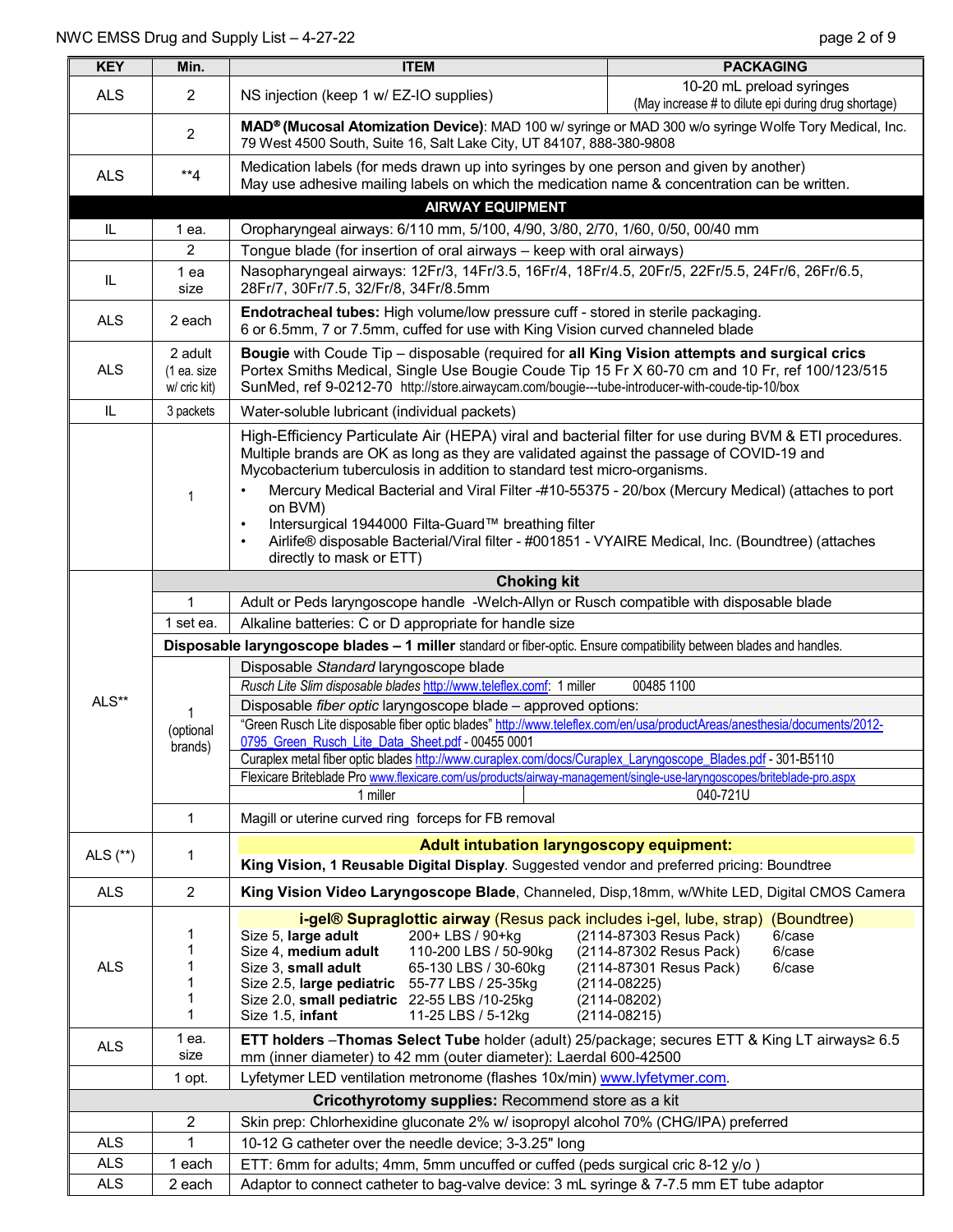| <b>KEY</b>         | Min.                             | <b>PACKAGING</b><br><b>ITEM</b>                                                                                                                                                                                                                                                                                                                                                                                                                                                                                                                                                                                                                                                                                                                                                                                                            |  |  |  |  |  |  |
|--------------------|----------------------------------|--------------------------------------------------------------------------------------------------------------------------------------------------------------------------------------------------------------------------------------------------------------------------------------------------------------------------------------------------------------------------------------------------------------------------------------------------------------------------------------------------------------------------------------------------------------------------------------------------------------------------------------------------------------------------------------------------------------------------------------------------------------------------------------------------------------------------------------------|--|--|--|--|--|--|
| <b>ALS</b>         | 1                                | ETCO <sub>2</sub> inline sensor                                                                                                                                                                                                                                                                                                                                                                                                                                                                                                                                                                                                                                                                                                                                                                                                            |  |  |  |  |  |  |
| <b>ALS</b>         | $\mathbf{1}$                     | 10 or 20 mL syringe (to function as EDD when performing needle cric; inflate cuff if surgical cric)                                                                                                                                                                                                                                                                                                                                                                                                                                                                                                                                                                                                                                                                                                                                        |  |  |  |  |  |  |
| ALS**              | 1                                | Curved Kelly hemostat clamp or spreader; tracheal hook optional                                                                                                                                                                                                                                                                                                                                                                                                                                                                                                                                                                                                                                                                                                                                                                            |  |  |  |  |  |  |
| <b>ALS</b>         | 1                                | #11 Scalpel                                                                                                                                                                                                                                                                                                                                                                                                                                                                                                                                                                                                                                                                                                                                                                                                                                |  |  |  |  |  |  |
| <b>ALS</b>         | 1 ea. size                       | Bougie w/ Coude tip: must be used for all surgical crics, 15 Fr x 60-70 cm and 10 Fr - disposable                                                                                                                                                                                                                                                                                                                                                                                                                                                                                                                                                                                                                                                                                                                                          |  |  |  |  |  |  |
|                    | <b>SUCTION-RELATED EQUIPMENT</b> |                                                                                                                                                                                                                                                                                                                                                                                                                                                                                                                                                                                                                                                                                                                                                                                                                                            |  |  |  |  |  |  |
| $***$              | $1$ (amb)                        | Installed suction: Must provide airflow of >20 L/min at end of delivery tube and a vacuum of >300 mmHg (11.811 inches)<br>to be reached within 4 sec. after tube is clamped. Vacuum levels shall be adjustable for use with children and intubated patients.<br>Must be a "Y" or "T" piece or a lateral opening between suction tube and suction source for on/off control. The suction yoke,<br>unbreakable collecting bottle, water for rinsing, and suction tube must be readily accessible to the responder at the head of the<br>primary litter. Can be disassembled for ease of cleaning and decontamination.                                                                                                                                                                                                                        |  |  |  |  |  |  |
| $***$              | $1$ (amb)                        | Clean, unbreakable, noncollapsible collection bottle (receptacle) that holds 1000 mL. If the standard<br>option is too tall for the ambulance compartment may use Bemis 1200 mL Hi-Flow canister #484410.                                                                                                                                                                                                                                                                                                                                                                                                                                                                                                                                                                                                                                  |  |  |  |  |  |  |
|                    | $2$ (amb)                        | 6-10 ft. non-kinking, transparent, noncollapsible suction tubing; $\frac{1}{4}$ inside diameter.                                                                                                                                                                                                                                                                                                                                                                                                                                                                                                                                                                                                                                                                                                                                           |  |  |  |  |  |  |
| ** IL              | 1                                | Portable suction: Ohmeda or approved equivalent. Specifications: Unit must provide airflow of at least 12 L/min at the end<br>of the suction tube and a vacuum of at least 300 mmHg (11.811 inches) to be reached within 4 sec after the tube is clamped.<br>Unit must operate from an internal battery supply that is rechargeable or gas-powered and will allow the unit to meet the airflow<br>and suction requirements for at least 20 continuous minutes. Capable of charging from vehicle 12-volt system and 115 volt AC.<br>If the portable suction unit is powered by pressurized oxygen in a cylinder, it will be attached to its own oxygen cylinder and not<br>to spare D or E cylinders intended for portable oxygen use.<br>A manually operated suction device is acceptable if approved by IDPH. V-Vac & Res-Q-Vac® approved |  |  |  |  |  |  |
| IL.                | 2 each                           | 6 Fr, 8 Fr 10 Fr, 12 Fr, 14 Fr, 18 Fr sterile, single use, soft suction catheters, with on/off control                                                                                                                                                                                                                                                                                                                                                                                                                                                                                                                                                                                                                                                                                                                                     |  |  |  |  |  |  |
|                    |                                  | DuCanto Catheter ™ SSCOR # 200-00002 (larger distal opening). MANDATORY after 7/1/18.                                                                                                                                                                                                                                                                                                                                                                                                                                                                                                                                                                                                                                                                                                                                                      |  |  |  |  |  |  |
| IL                 | 3                                | Semi-rigid pharyngeal suction tips: single use (Yankauer) - phase out by attrition                                                                                                                                                                                                                                                                                                                                                                                                                                                                                                                                                                                                                                                                                                                                                         |  |  |  |  |  |  |
|                    |                                  | <b>OXYGEN/DELIVERY DEVICES</b>                                                                                                                                                                                                                                                                                                                                                                                                                                                                                                                                                                                                                                                                                                                                                                                                             |  |  |  |  |  |  |
| $***$              | $1$ (amb)                        | Installed O <sub>2</sub> tank: Central "H" or "M" size. Supplied with at least 3000 L of O <sub>2</sub> ; equipped with yoke.<br>Installed w/ quick release, crash-stable, mounting bracket to provide maximum safety for patients and personnel.<br>Must be equipped with a reducing valve (from 2000 PSI cylinder to 50 PSI) with a pressure gauge.<br>Must have an O <sub>2</sub> outlet accessible to the technician at the head of the primary litter and clear, disposable oxygen tubing.                                                                                                                                                                                                                                                                                                                                            |  |  |  |  |  |  |
| $^{\star\star}$ IL | $\overline{2}$                   | Portable O <sub>2</sub> tanks: "D" or "E" w/ at least 300 L capacity equipped w/ yokes, clear, disposable O <sub>2</sub> tubing                                                                                                                                                                                                                                                                                                                                                                                                                                                                                                                                                                                                                                                                                                            |  |  |  |  |  |  |
| $^{\star\star}$    | $\overline{2}$                   | Dial flow meters/regulators (not gravity-dependent) that will deliver at least up to 15 L/minute                                                                                                                                                                                                                                                                                                                                                                                                                                                                                                                                                                                                                                                                                                                                           |  |  |  |  |  |  |
| IL                 | 3 each                           | Nasal cannula - adult & pediatric OR nasal cannula with ETCO2 sensor                                                                                                                                                                                                                                                                                                                                                                                                                                                                                                                                                                                                                                                                                                                                                                       |  |  |  |  |  |  |
| IL                 | 2 adult<br>1 each                | Non-rebreather masks: semi-open, valveless, transparent, and disposable.<br>Pediatric (1) & Infant (1)                                                                                                                                                                                                                                                                                                                                                                                                                                                                                                                                                                                                                                                                                                                                     |  |  |  |  |  |  |
| IL                 | 1                                | CPR mask (mouth-to-mask unit w/ O2 inlet and one-way safety valve to prevent backflow of expired air and secretions)                                                                                                                                                                                                                                                                                                                                                                                                                                                                                                                                                                                                                                                                                                                       |  |  |  |  |  |  |
|                    | 1                                | Nebulizer: acorn type with tee adaptor oxygen tubing, mouthpiece, and flex-tube                                                                                                                                                                                                                                                                                                                                                                                                                                                                                                                                                                                                                                                                                                                                                            |  |  |  |  |  |  |
|                    | 1 OPT                            | Teleflex ISO-NEB, Medline Ref# 1755. GOOD (recommended) OPTION to use on pts with a<br>communicable respiratory illness. https://www.medline.com/jump/product/x/Z05-PF30775 (Teleflex)<br>Also approved: Hudson RCI ISO neb filtered nebulizer System                                                                                                                                                                                                                                                                                                                                                                                                                                                                                                                                                                                      |  |  |  |  |  |  |
|                    | 1                                | "In-line" Nebulizer adaptor kit for BVM/ET (preassembled in a labeled bag)<br>(15 mm + 22 mm: Hudson RCI multi-adapter cat. No. 1422 and Universal cuff adapter cat. no. 1421)                                                                                                                                                                                                                                                                                                                                                                                                                                                                                                                                                                                                                                                             |  |  |  |  |  |  |
|                    | 1                                | Mercury Medical Flow-Safe II EZ CPAP System Model #10-57318 (large mask with one O2 source, built-in<br>neb) Model # 10-57319 has small mask. System quote per MedAlliance Group, Replace old CPAP masks by attrition                                                                                                                                                                                                                                                                                                                                                                                                                                                                                                                                                                                                                      |  |  |  |  |  |  |
| IL                 | 1<br>adult                       | Disposable adult BVM device: Vital Signs Code Blue w/ mask & reservoir tubing/bag #7250; Ambu Spur<br>w/ mask & reservoir #242002000; Inspiron 8003 - w/ oxygen reservoir & mask; Mercury bag w/ reservoir<br>& mask; SIMS Portex, Novaplus/1st Response. SunMed AIRFLOW™ manual resuscitation/ventilation<br>bag + Ventlab's integrated pressure manometer, and bacterial/viral filter<br>Option (not exchange item): Capno-flow resuscitation bag                                                                                                                                                                                                                                                                                                                                                                                        |  |  |  |  |  |  |
| IL                 | 1<br>pediatric                   | Disposable pediatric BVM: (500 mL w/ reservoir): SIMS Portex, Novaplus/1st Response; Vital Signs Code Blue #7334 w/ 2<br>masks (1 Toddler; 1 child) Inspiron; Ambu Spur Pediatric w/ mask & reservoir #330 001 000; AMBU 513-613-030 pediatric<br>bag/closed/tube reservoir, manometer, toddler and child mask                                                                                                                                                                                                                                                                                                                                                                                                                                                                                                                             |  |  |  |  |  |  |
| IL.                | infant                           | Disposable infant BVM: SIMS Portex, Novaplus/1 <sup>st</sup> Response; Vital Signs Baby Blue #7421 with 2 masks 1 infant and 1<br>newborn; AMBU 544-216-030 Infant bag/closed/tube reservoir, manometer, infant and neonate mask                                                                                                                                                                                                                                                                                                                                                                                                                                                                                                                                                                                                           |  |  |  |  |  |  |
| ALS**              | 1 opt.                           | Zoll Z ventilator, Auto-Vent, Pneupac ® VR1 automatic resuscitator ventilator or approved equivalent                                                                                                                                                                                                                                                                                                                                                                                                                                                                                                                                                                                                                                                                                                                                       |  |  |  |  |  |  |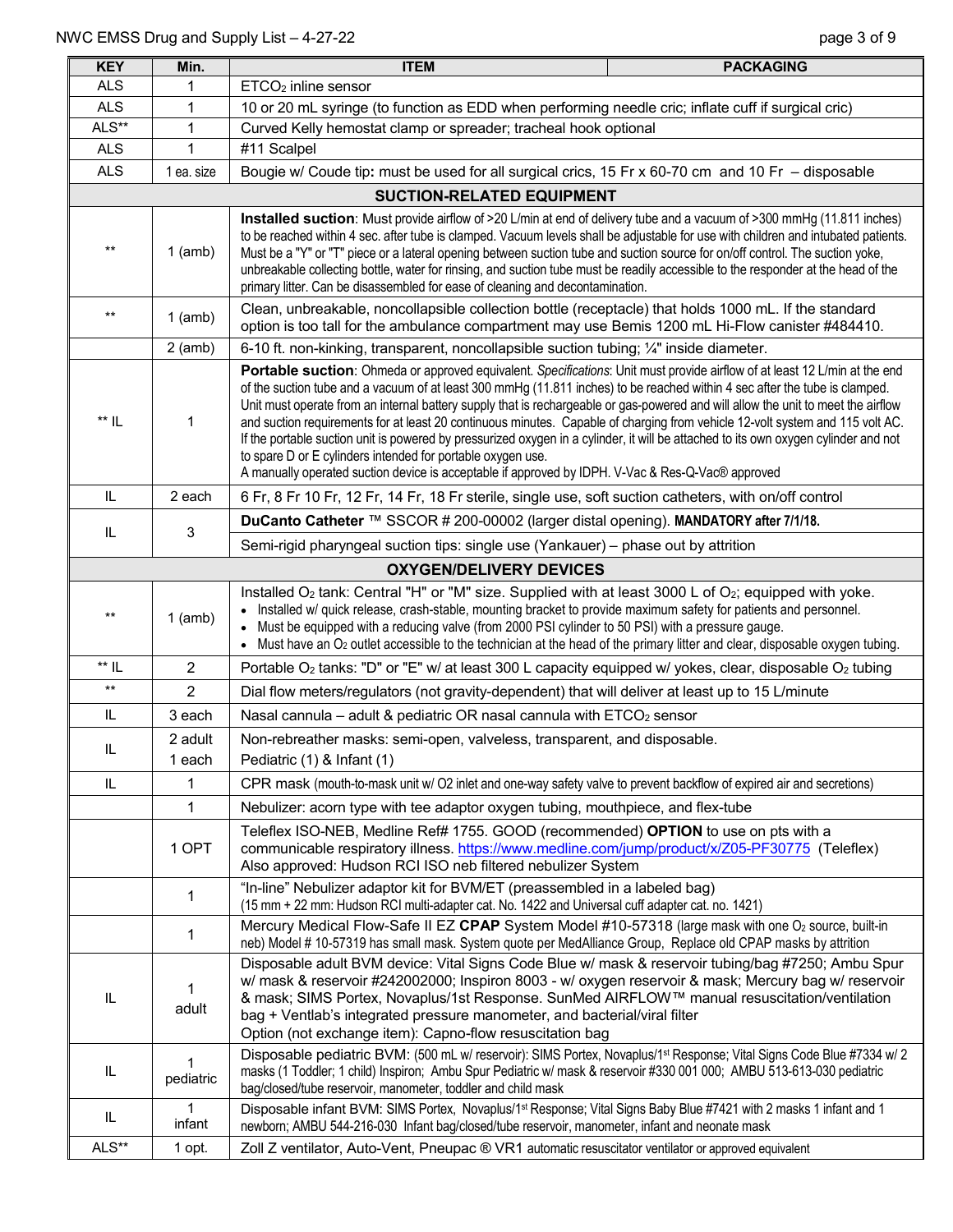|                      |                         | <b>VASCULAR ACCESS SUPPLIES</b>                                                                                                                                                                                                                                                                                                                                                                                                                                                                  |  |  |  |  |  |
|----------------------|-------------------------|--------------------------------------------------------------------------------------------------------------------------------------------------------------------------------------------------------------------------------------------------------------------------------------------------------------------------------------------------------------------------------------------------------------------------------------------------------------------------------------------------|--|--|--|--|--|
| <b>ALS</b>           | $\overline{2}$          | IV tubing: Macro drip 10, 15 or 20 gtts/mL - needleless required: Baxter Continu-flo Interlink solution set (No.<br>2C6537S) or Abbott LifeShield (No. 11309) PLUS the B-D Interlink lever-lock cannula adaptor (No. 303370); Alaris Smart Site<br>infusion set (20gtts) Alaris/Carefusion #2426-0500; Smart Site infusion set (60gtts) Alaris #2421-0500 - Cardinal Health                                                                                                                      |  |  |  |  |  |
| <b>ALS</b>           | $\mathbf{1}$            | IV tubing: Mini (micro) drip 60 mcgtts/mL                                                                                                                                                                                                                                                                                                                                                                                                                                                        |  |  |  |  |  |
| <b>ALS</b>           | $\overline{2}$          | J-loops / IV extension sets (mandatory for IV starts if not using BD Nexiva                                                                                                                                                                                                                                                                                                                                                                                                                      |  |  |  |  |  |
|                      |                         | BD Nexiva closed IV catheter System with dual OR single lumen port (Contact: Paige Gruber)                                                                                                                                                                                                                                                                                                                                                                                                       |  |  |  |  |  |
|                      |                         | (Single lumen works w/ CT injectors) Should be exchanged at all hospitals in 2022                                                                                                                                                                                                                                                                                                                                                                                                                |  |  |  |  |  |
| <b>ALS</b>           | $\overline{c}$          | 14 G 1.25" or 2"                                                                                                                                                                                                                                                                                                                                                                                                                                                                                 |  |  |  |  |  |
| <b>ALS</b>           | $\overline{2}$          | 16 G 1.25"                                                                                                                                                                                                                                                                                                                                                                                                                                                                                       |  |  |  |  |  |
| <b>ALS</b>           | 2                       | 18 G 1.25" - BD Nexiva closed IV catheter System with dual port #383539; single port 383594 (green)                                                                                                                                                                                                                                                                                                                                                                                              |  |  |  |  |  |
| <b>ALS</b>           | 2                       | 20 G 1." - BD Nexiva closed IV catheter System with dual port #383536; single port 383592 (pink)                                                                                                                                                                                                                                                                                                                                                                                                 |  |  |  |  |  |
| <b>ALS</b>           | $\overline{2}$          | 22 G 1"- BD Nexiva closed IV catheter System with dual port #383532; single port 383591 (blue)                                                                                                                                                                                                                                                                                                                                                                                                   |  |  |  |  |  |
| <b>ALS</b>           | $\overline{2}$          | 24 G <sup>3</sup> / <sub>4</sub> "- BD Nexiva closed IV catheter System with dual port #383531; single port 383590 (yellow                                                                                                                                                                                                                                                                                                                                                                       |  |  |  |  |  |
| <b>ALS</b>           | 2 opt.                  | Disposable IV start pack (Becton-Dickinson or equivalent) with CHG/IPA skin prep                                                                                                                                                                                                                                                                                                                                                                                                                 |  |  |  |  |  |
| <b>ALS</b>           | 2                       | IV protective dressing (Tegaderm, OpSite, or Veni-Gard)                                                                                                                                                                                                                                                                                                                                                                                                                                          |  |  |  |  |  |
| <b>ALS</b>           | $\overline{2}$          | Venous constricting bands (preferably in IV start pack)                                                                                                                                                                                                                                                                                                                                                                                                                                          |  |  |  |  |  |
| <b>ALS</b>           |                         | Padded arm boards                                                                                                                                                                                                                                                                                                                                                                                                                                                                                |  |  |  |  |  |
| ALS**                | 1 opt                   | Modular IV kit (Insulating bag for keeping IV fluids warm): Conterra IVK1-I; info@conterra-inc.com                                                                                                                                                                                                                                                                                                                                                                                               |  |  |  |  |  |
| ALS**                |                         | IV fluid warmer device or drawer: IVF may be warmed in their plastic over pouches to temperatures not exceeding<br>40°C (104°F) and for a period no longer than 14 days. Label IV bags with warming expiration date before placing in warmer.<br>When removed, tag as previously warmed. They should not be returned to the warmer. They may continue to be used until the<br>labeled expiration date from the manufacturer provided they have not been warmed more than once (Policy D3, p. 5). |  |  |  |  |  |
| ALS**                | 1 ea. Opt,              | Sapphire infusion pump (Eitan Group No. Am.); Pump + proprietary tubing module +100 mL bag NS                                                                                                                                                                                                                                                                                                                                                                                                    |  |  |  |  |  |
|                      |                         | Intraosseous supplies for front-line ALS ambulances: Recommend package as a unit in one case. (Teleflex)                                                                                                                                                                                                                                                                                                                                                                                         |  |  |  |  |  |
| ALS**                | 1                       | Driver stored in soft or hard-sided case. Do <b>NOT</b> test daily/weekly (decreases battery life).                                                                                                                                                                                                                                                                                                                                                                                              |  |  |  |  |  |
| <b>ALS</b>           | 2                       | 45 mm (Yellow) 15 G needle with stabilizer kit                                                                                                                                                                                                                                                                                                                                                                                                                                                   |  |  |  |  |  |
| <b>ALS</b>           | 1                       | 25 mm (Blue) 15 G needle with stabilizer kit                                                                                                                                                                                                                                                                                                                                                                                                                                                     |  |  |  |  |  |
| <b>ALS</b>           | 1                       | 15 mm (Pink) 15 G needle with stabilizer kit                                                                                                                                                                                                                                                                                                                                                                                                                                                     |  |  |  |  |  |
| <b>ALS</b>           | 3                       | EZ-connect® extension sets (supplied w/ needles)                                                                                                                                                                                                                                                                                                                                                                                                                                                 |  |  |  |  |  |
| <b>ALS</b>           | 1                       | IV Pressure infuser for 1000 mL IV bag (may be disposable): Ventlab VC 410 or equivalent; www.ventlab.com                                                                                                                                                                                                                                                                                                                                                                                        |  |  |  |  |  |
| <b>ALS</b>           | 1                       | 10 mL (sterile NS prefilled) syringe (to prime connect tubing and flush IO)                                                                                                                                                                                                                                                                                                                                                                                                                      |  |  |  |  |  |
| <b>ALS</b>           | 1                       | 10 mL syringe for 2% Lidocaine flush                                                                                                                                                                                                                                                                                                                                                                                                                                                             |  |  |  |  |  |
| <b>ALS</b>           | $\overline{2}$          | Skin prep: Chlorhexidine gluconate (CHG 2%) & alcohol (IPA 70%) - (Chloraprep®)                                                                                                                                                                                                                                                                                                                                                                                                                  |  |  |  |  |  |
|                      |                         | SYRINGES/NEEDLES/SUPPLIES                                                                                                                                                                                                                                                                                                                                                                                                                                                                        |  |  |  |  |  |
|                      |                         | 10 G Catheter over the needle device; 3" long (Deseret 10 G #2820)                                                                                                                                                                                                                                                                                                                                                                                                                               |  |  |  |  |  |
| <b>ALS</b>           | 3                       | Alternative: 10 G 3.25" needles: North Am Rescue http://www.narescue.com/ARS for Needle Decompression                                                                                                                                                                                                                                                                                                                                                                                            |  |  |  |  |  |
| ALS**                |                         | Store 1 needle in cric kit; 2 for pleural decompression                                                                                                                                                                                                                                                                                                                                                                                                                                          |  |  |  |  |  |
| <b>ALS</b>           | 1 opt<br>$\overline{2}$ | Russell PneumoFix <sup>™</sup> : 12 G; 11 cm (for pleural decompression) (Boundtree #PDF112)<br>18 G, 1-11/2" needles                                                                                                                                                                                                                                                                                                                                                                            |  |  |  |  |  |
| <b>BLS &amp; ALS</b> | $\overline{c}$          | 21-22 G, 11/2" needles (for IM injections)                                                                                                                                                                                                                                                                                                                                                                                                                                                       |  |  |  |  |  |
| <b>ALS</b>           | $\overline{2}$          | 25 G, 5/8-1" needles                                                                                                                                                                                                                                                                                                                                                                                                                                                                             |  |  |  |  |  |
|                      |                         | Filter needles 18 G x $1\frac{1}{2}$ " or straws (for withdrawing medications from ampules)                                                                                                                                                                                                                                                                                                                                                                                                      |  |  |  |  |  |
| ALS                  | $\overline{2}$          | Suggested manufacturers: needles Sherwood Cat. #81-305117; filtered straws Braun FS/5005 #1613199 case/100                                                                                                                                                                                                                                                                                                                                                                                       |  |  |  |  |  |
| <b>ALS</b>           | 3                       | Blunt tip safety needles (for drawing medications from vials)                                                                                                                                                                                                                                                                                                                                                                                                                                    |  |  |  |  |  |
| <b>ALS</b>           | 1 opt                   | Braun® Fluid Dispensing Connector - BLUE (B. BRAUN MEDICAL, INC); multiple vendors carry                                                                                                                                                                                                                                                                                                                                                                                                         |  |  |  |  |  |
| <b>ALS</b>           | 2 ea.                   | 3 mL; 6 mL; 10-12 mL; 20 mL disposable syringes                                                                                                                                                                                                                                                                                                                                                                                                                                                  |  |  |  |  |  |
| <b>BLS &amp; ALS</b> | $\overline{2}$          | 1 mL syringe (luer-lock preferred, BD product # 309628, Kendall-Covidien)                                                                                                                                                                                                                                                                                                                                                                                                                        |  |  |  |  |  |
| <b>BLS</b>           | $\overline{c}$          | 0.5 mL syringe (luer-lock) (for IM epinephrine)                                                                                                                                                                                                                                                                                                                                                                                                                                                  |  |  |  |  |  |
| <b>ALS</b>           | 1                       | 50-60 mL syringe (luer-lock, not irrigation tip)                                                                                                                                                                                                                                                                                                                                                                                                                                                 |  |  |  |  |  |
|                      | $\overline{2}$          | Skin prep: Chlorhexidine gluconate 2% w/ isopropyl alcohol 70% (CHG/IPA - Chloraprep®)                                                                                                                                                                                                                                                                                                                                                                                                           |  |  |  |  |  |
|                      | 1 small                 | Point-of-use sharp container #8905 Burroughs or approved equiv. meeting OSHA guidelines.                                                                                                                                                                                                                                                                                                                                                                                                         |  |  |  |  |  |
| <b>ALS</b>           | 1 large                 | Puncture-resistant sharps disposable container that meets OSHA guidelines (Squads exempt)                                                                                                                                                                                                                                                                                                                                                                                                        |  |  |  |  |  |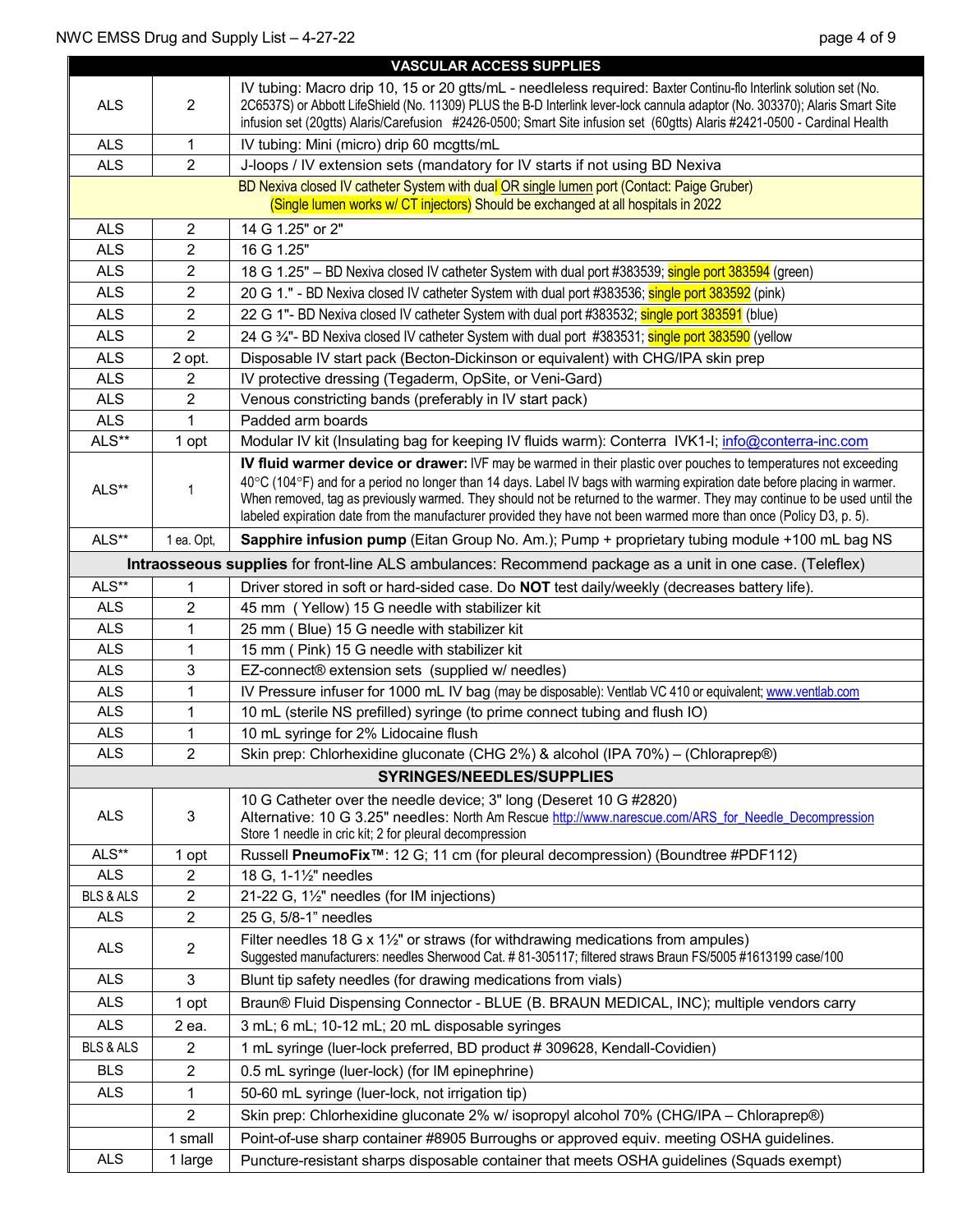|                                             |                                            | <b>DIAGNOSTIC MONITORING EQUIPMENT</b>                                                                                                                                                                                                                                                                                                                                                                                                                                                                                                                                                                                                                                                                                                                                                                                                                                                                                                                                                                                                                                                                                                                                                       |
|---------------------------------------------|--------------------------------------------|----------------------------------------------------------------------------------------------------------------------------------------------------------------------------------------------------------------------------------------------------------------------------------------------------------------------------------------------------------------------------------------------------------------------------------------------------------------------------------------------------------------------------------------------------------------------------------------------------------------------------------------------------------------------------------------------------------------------------------------------------------------------------------------------------------------------------------------------------------------------------------------------------------------------------------------------------------------------------------------------------------------------------------------------------------------------------------------------------------------------------------------------------------------------------------------------|
| ALS**<br>BLS opt.                           | 1                                          | Cardiac monitor/defibrillator w/ pacing, 12-L ECG, SpO <sub>2</sub> ; quantitative waveform capnography;<br>non-invasive BP. Approved units: Physio Control LifePak; Zoll (E)/X series (Real BVM Help™ on X<br>Series <sup>®</sup> Advanced optional); Philips Tempus Pro monitor or, MRx. Biphasic preferred. All units<br>purchased after 3/1/01 must have non-disposable adult and pediatric paddles as backup (IL)                                                                                                                                                                                                                                                                                                                                                                                                                                                                                                                                                                                                                                                                                                                                                                       |
| <b>ALS</b>                                  | Monitor<br>specific                        | Note: As of February 3, 2022, monitor/defibrillators without FDA premarket approval (PMA) and accessories and<br>service for those devices can no longer be provided by medical device manufacturers. Those non-FDA-approved<br>devices that will be impacted on February 3, 2022, include ZOLL® E Series®; ZOLL M Series®; Stryker LIFEPAK<br>12; and Philips MRx.<br>Real-time CPR feedback - Required before any piston-type mechanical CPR device is deployed.<br>Mandatory for all front-line ALS ambulances after 6/1/18 unless waiver granted:<br><b>ZOLL</b> CPR Stat Padz, HVP Multi-Function (8 Pair/Case)<br>Physio Control: TrueCPR™ Coaching Device                                                                                                                                                                                                                                                                                                                                                                                                                                                                                                                             |
| $**$                                        | $\mathbf 1$                                | Patient electrode cable - System approved                                                                                                                                                                                                                                                                                                                                                                                                                                                                                                                                                                                                                                                                                                                                                                                                                                                                                                                                                                                                                                                                                                                                                    |
| $***$                                       | $\overline{2}$                             | Extra charged batteries and battery support charger available                                                                                                                                                                                                                                                                                                                                                                                                                                                                                                                                                                                                                                                                                                                                                                                                                                                                                                                                                                                                                                                                                                                                |
| $***$                                       | 2 rolls                                    | ECG paper suitable for the monitor                                                                                                                                                                                                                                                                                                                                                                                                                                                                                                                                                                                                                                                                                                                                                                                                                                                                                                                                                                                                                                                                                                                                                           |
|                                             | 2 sets<br>1 set<br>1 each<br><b>Min 20</b> | Pace-defib Pads - Cardiac monitor manufacturer-specific - Adult<br>Peds paddles (Provider may purchase pediatric Medtronic Quik Combo Pad or manufacturer-specific equivalent)<br>3, 4, or 5-lead and 12-lead monitoring cables<br>Monitoring electrodes (store in closed pkg. to maintain moist gel) Ambu, Zoll or 3M Red Dot                                                                                                                                                                                                                                                                                                                                                                                                                                                                                                                                                                                                                                                                                                                                                                                                                                                               |
| $***$                                       | Unit<br>specific                           | Notes on PEDs pads:<br>Zoll Pedi-padz: These defib pads (manufactured by Zoll) are not compatible with the Zoll AED Plus and will not plug<br>into the unit. The Zoll AED Plus Administrators Guide (p. 30) states to use "ZOLL Stat-padz II, CPR-D-padz or Pedi-<br>padz II" and to "Only use electrodes labeled "Infant/Child" on children < 8 years old or weighing <55 lbs. (25 kg).<br>Use CPR-D-padz® if patient is older than 8 years or weighs more than 55 lbs. (25 kg)."<br>Physio-Control Lifepak-15: Use of non-manufacturer recommended pads for LP-15 units, with the intent of using<br>them for peds pts: These pads have limitations for age & weight ranges for infants and children in manual & AED<br>modes. The pads' packaging states that in manual defibrillator mode, these pads cannot be used for children weighing<br>under 22 pounds, and in AED mode, are not to be used for patients under age 8. Cannot use an LP15 in the AED<br>mode for peds regardless of pad type. The LP15 manual, in section 5 pages 5-7, under "Automated External<br>Defibrillation (AED)" states, "In AED mode, the LIFEPAK 15 is not intended for use on peds pts < 8 years old." |
| $***$                                       | Opt                                        | 3M surgical clipper with single patient use disposable pivoting heads - model 9661.                                                                                                                                                                                                                                                                                                                                                                                                                                                                                                                                                                                                                                                                                                                                                                                                                                                                                                                                                                                                                                                                                                          |
|                                             | 1                                          | Washcloth (or towel) to prep skin for 12-L ECG (suggest keep washcloth in monitor pouch)                                                                                                                                                                                                                                                                                                                                                                                                                                                                                                                                                                                                                                                                                                                                                                                                                                                                                                                                                                                                                                                                                                     |
|                                             | 10                                         | Alcohol skin prep pads (for 12-L ECGs only)                                                                                                                                                                                                                                                                                                                                                                                                                                                                                                                                                                                                                                                                                                                                                                                                                                                                                                                                                                                                                                                                                                                                                  |
| <b>ALS</b>                                  | 1 tube                                     | Conduction gel for defibrillator paddles                                                                                                                                                                                                                                                                                                                                                                                                                                                                                                                                                                                                                                                                                                                                                                                                                                                                                                                                                                                                                                                                                                                                                     |
| BLS**                                       |                                            | Automated External Defibrillator w/ adult and pediatric capability; Manufacturer specific adult and pediatric pads                                                                                                                                                                                                                                                                                                                                                                                                                                                                                                                                                                                                                                                                                                                                                                                                                                                                                                                                                                                                                                                                           |
| $***$                                       | 1                                          | Pulse oximeter: Units installed in system-approved cardiac monitor/defibrillators preferred. Must include: non-<br>disposable peripheral sensor (finger clip) AND central sensor (ear clip or Y sensor - preferred), AND have peds monitoring<br>capabilities (adult Y-sensors can be used for child, infant, neonate). May use: Y-sensor instead of adult finger clip; adhesive<br>sensors. (Approved stand-alone units: BCI, Novametrix, Nellcor, PaceTech)                                                                                                                                                                                                                                                                                                                                                                                                                                                                                                                                                                                                                                                                                                                                |
| ALS**<br><b>BLS</b> may<br>apply<br>sensors | 1 ea per<br>brand<br>monitor<br>carried    | Capnography: Side/microstream w/ waveform; units on System-approved cardiac monitor<br>defibrillators need NC plus in-line ETCO <sub>2</sub> sensors (Stand-alone units need system approval):<br>Physio, ZOLL X-series:<br>Spontaneously breathing - Oridion Microstream Smart CapnoLine Plus O <sub>2</sub> , 100/case, # 010210<br>Spontaneously breathing - Oridion Microstream Smart CapnoLine Plus O <sub>2</sub> , Pediatric #007269<br>Assisted ventilation - Oridion, Microstream FilterLine Set, 100/case, #010579<br>ZOLL - E & M series:<br>Spont. breathing - Oral/Nasal CO <sub>2</sub> w/O <sub>2</sub> cannula Adult (10/box ref # 8000-0358)<br>$\bullet$<br>Spont. breathing - Oral/Nasal CO <sub>2</sub> w/O <sub>2</sub> cannula Peds (10/box ref # 8000-0359)<br>$\bullet$<br>Assisted ventilation - Airway Adapter Kit, Adult/Pediatric (10/box ref # 8000-0362)<br>$\bullet$<br>Hudson RCI product cat #1768 "step-down adapter" (25/case)<br>$\bullet$                                                                                                                                                                                                               |
| $**$ IL                                     | 1 each                                     | Blood pressure cuffs: Adult, Child, Infant assorted sizes (aneroid-type gauge)                                                                                                                                                                                                                                                                                                                                                                                                                                                                                                                                                                                                                                                                                                                                                                                                                                                                                                                                                                                                                                                                                                               |
| $**$ IL                                     | 1                                          | Clock that counts seconds (watch or electronic) available at point of pt. contact - for use counting pulse & RR                                                                                                                                                                                                                                                                                                                                                                                                                                                                                                                                                                                                                                                                                                                                                                                                                                                                                                                                                                                                                                                                              |
| $***$                                       | $\overline{2}$                             | Penlights with batteries (may be personal equipment of EMS personnel)                                                                                                                                                                                                                                                                                                                                                                                                                                                                                                                                                                                                                                                                                                                                                                                                                                                                                                                                                                                                                                                                                                                        |
| ** IL                                       | $\overline{2}$                             | Stethoscopes (diaphragm type)                                                                                                                                                                                                                                                                                                                                                                                                                                                                                                                                                                                                                                                                                                                                                                                                                                                                                                                                                                                                                                                                                                                                                                |
| $***$                                       | 1                                          | Thermometer (non-glass; non-mercury): oral (digital), tympanic membrane, temporal artery; non-<br>contact infrared thermometer all approved                                                                                                                                                                                                                                                                                                                                                                                                                                                                                                                                                                                                                                                                                                                                                                                                                                                                                                                                                                                                                                                  |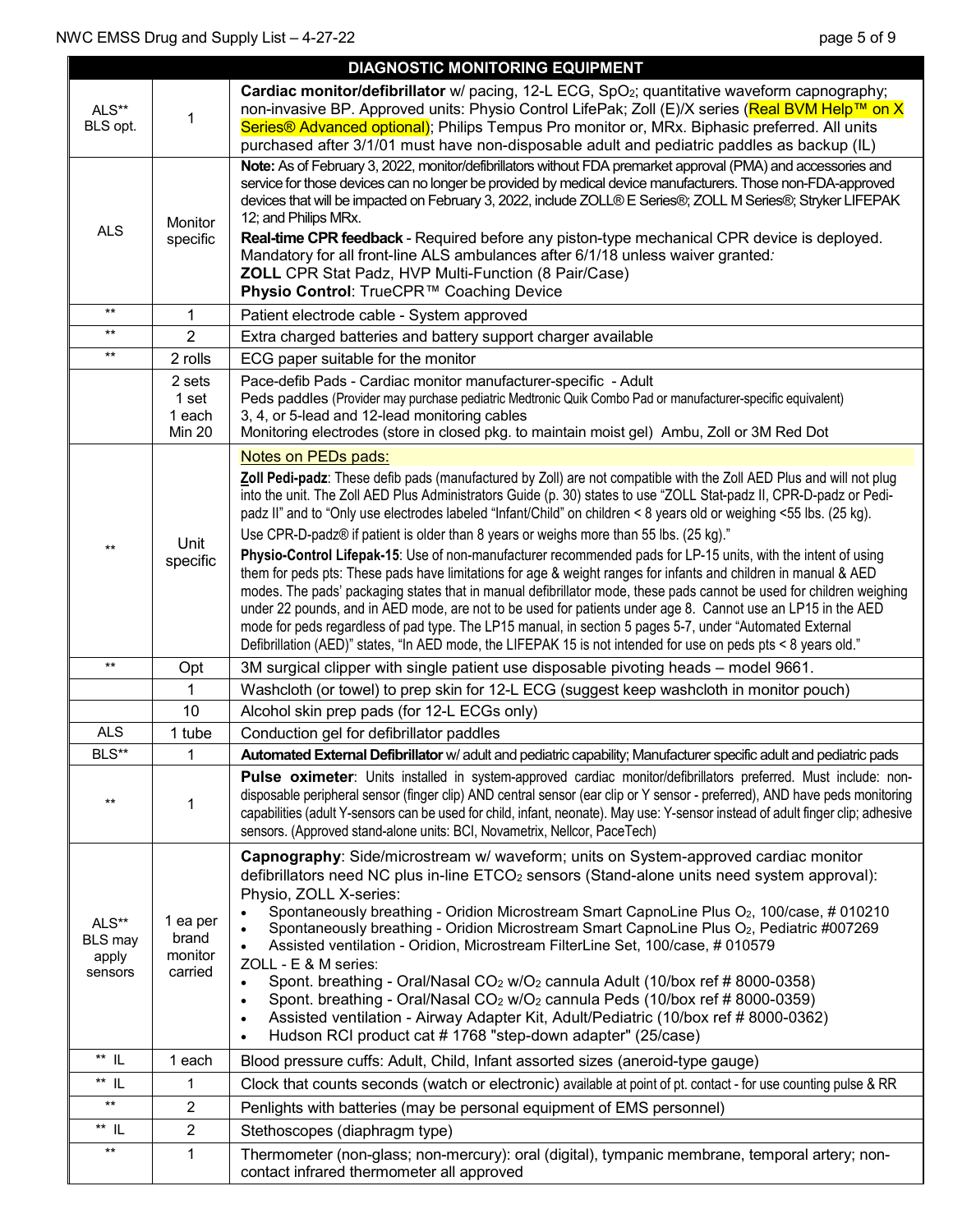|                                                             | Glucose meters/testing supplies: Vendor & special pricing: Henry Schein EMS; rep info last page |                                                                                                                                                                                                                                                                                                                                                                                                                                                                                                                                                                                                                  |  |  |  |
|-------------------------------------------------------------|-------------------------------------------------------------------------------------------------|------------------------------------------------------------------------------------------------------------------------------------------------------------------------------------------------------------------------------------------------------------------------------------------------------------------------------------------------------------------------------------------------------------------------------------------------------------------------------------------------------------------------------------------------------------------------------------------------------------------|--|--|--|
| $***$                                                       | 1                                                                                               | Microdot Xtra Glucometer in orange or thermoinsulated pouch with meter disinfection case and timer:                                                                                                                                                                                                                                                                                                                                                                                                                                                                                                              |  |  |  |
|                                                             | 1 bottle*                                                                                       | Microdot Xtra glucose test strips (label w/ expiration date - *minimum 5 strips)<br>Test strips (50)/bottle 700-1130 (preferred) or 25/bottle 700-1129                                                                                                                                                                                                                                                                                                                                                                                                                                                           |  |  |  |
| $***$                                                       | 1 each                                                                                          | Microdot Xtra Hi/Lo test solution 700-1131 - label w/ discard date (90 days after opening)                                                                                                                                                                                                                                                                                                                                                                                                                                                                                                                       |  |  |  |
|                                                             | 4                                                                                               | Microdot Lancets 700-1775 (May use any brand of lancets)                                                                                                                                                                                                                                                                                                                                                                                                                                                                                                                                                         |  |  |  |
|                                                             |                                                                                                 | <b>DRESSINGS/BANDAGES</b>                                                                                                                                                                                                                                                                                                                                                                                                                                                                                                                                                                                        |  |  |  |
| IL                                                          | 20                                                                                              | Sterile 4 X 4s                                                                                                                                                                                                                                                                                                                                                                                                                                                                                                                                                                                                   |  |  |  |
|                                                             | 4                                                                                               | <b>Sterile ABDs</b>                                                                                                                                                                                                                                                                                                                                                                                                                                                                                                                                                                                              |  |  |  |
| $***$                                                       | $\overline{c}$                                                                                  | Chest seals: Vented with exhaust valve (Bolin) or laminated vent channel (ITLS standard). Hyfin<br>seals provided in Region 9 Mass Violence Kits OK                                                                                                                                                                                                                                                                                                                                                                                                                                                              |  |  |  |
| IL                                                          | 2 opt                                                                                           | Vaseline gauze 3" X 8"                                                                                                                                                                                                                                                                                                                                                                                                                                                                                                                                                                                           |  |  |  |
| IL                                                          | 6                                                                                               | Trauma dressings                                                                                                                                                                                                                                                                                                                                                                                                                                                                                                                                                                                                 |  |  |  |
|                                                             | 10                                                                                              | Band-Aids - assorted sizes                                                                                                                                                                                                                                                                                                                                                                                                                                                                                                                                                                                       |  |  |  |
|                                                             | 1 each                                                                                          | Elastic bandages: 4" width, 6" width                                                                                                                                                                                                                                                                                                                                                                                                                                                                                                                                                                             |  |  |  |
| IL                                                          | 10 each                                                                                         | Self-adhering roller gauze: Kerlix 4" x 5 yards;                                                                                                                                                                                                                                                                                                                                                                                                                                                                                                                                                                 |  |  |  |
| IL                                                          | 2 rolls                                                                                         | Adhesive (surgical) tape: 1/2" or 1"; 2" (to use w/ towels for c-spine motion restriction)                                                                                                                                                                                                                                                                                                                                                                                                                                                                                                                       |  |  |  |
| IL                                                          | 2                                                                                               | Burn sheets, clean individually wrapped (do not need to be sterile)                                                                                                                                                                                                                                                                                                                                                                                                                                                                                                                                              |  |  |  |
|                                                             | 1 roll                                                                                          | Plastic wrap - for burns, large chest wounds; http://www.acep.org/content.aspx?id=40462                                                                                                                                                                                                                                                                                                                                                                                                                                                                                                                          |  |  |  |
|                                                             | <b>OPT</b>                                                                                      | Water-Jel (Hydrogel) burn dressings: kits or separate sizes; include at minimum facial, hand, and<br>at least one larger dressing. Safeguard Medical. Suggested distributor: Boundtree                                                                                                                                                                                                                                                                                                                                                                                                                           |  |  |  |
|                                                             | 1                                                                                               | Hemostatic gauze: Celox RAPID® 5 foot (Z-fold hemostatic gauze). Combat Medical Systems, PN 30-<br>215 (red package). Special System pricing - Quote: CMS-05795-W8H4                                                                                                                                                                                                                                                                                                                                                                                                                                             |  |  |  |
|                                                             |                                                                                                 | (2) QuikClot – EMS 4X4 Hemostatic Dressing (3 in package) Phase out by attrition.                                                                                                                                                                                                                                                                                                                                                                                                                                                                                                                                |  |  |  |
|                                                             | $\overline{2}$                                                                                  | Tourniquet, disposable: Combat Application Tourniquet (C-A-T ®) - Rescue Orange, Item # 30-0023; North American<br>Rescue Inc., www.narescue.com (Henry Schein), Tactical Mechanical Tourniquet (TMT) Combat Medical Systems (see contact<br>info for Celox) or approved equivalent. - Special System pricing available<br>Tourniquets provided in Region 9 Mass Violence Kits satisfy this requirement if on ambulance                                                                                                                                                                                          |  |  |  |
| SPLINTING/IMMOBILIZATION/SPINE MOTION RESTRICTION EQUIPMENT |                                                                                                 |                                                                                                                                                                                                                                                                                                                                                                                                                                                                                                                                                                                                                  |  |  |  |
|                                                             | 2                                                                                               | Cervical collars adult: Perfit ACE™ Adjustable Collar (AMBU 281 000) Michael Roda773-620-0865 OR                                                                                                                                                                                                                                                                                                                                                                                                                                                                                                                 |  |  |  |
| IL                                                          | 1<br>1                                                                                          | Laerdal Stifneck Select™ adjustable collar. Approved alt: Philly EMT's Select adj. extrication collar<br>Cervical collars peds and infants: Mini Perfit ACE™ Adjustable Extrication Collar (AMBU 281 106) - fits<br>infants and children OR Stifneck extrication collars: Peds CP 300 or peds adjustable collar (light blue)<br>Baby No-Neck CB 200 (pink) or Mini Perfit ACE™ Adjustable Extrication Collar (AMBU 281 106)                                                                                                                                                                                      |  |  |  |
| $\star\star$                                                | $1$ (amb)                                                                                       | Cervical immobilizer: "Para-Brace," Headbed II (Laerdal) or Ferno Headhugger Model #455; Multi-Grip® Head<br>immobilizer; Pro-Lite® Head immobilizer; Philly Patriot extrication collar; Hoover Headblock or approved equivalent.                                                                                                                                                                                                                                                                                                                                                                                |  |  |  |
| $^{\star\star}$ IL                                          | 2 each                                                                                          | Rigid limb splints adult: long and short; Pro-Splints or approved equivalent (SAM splint)                                                                                                                                                                                                                                                                                                                                                                                                                                                                                                                        |  |  |  |
| $^{\star\star}$ IL                                          | 2 each                                                                                          | Rigid limb splints peds: long and short; Pro-Splints or approved equivalent (SAM splint)                                                                                                                                                                                                                                                                                                                                                                                                                                                                                                                         |  |  |  |
| $**$ IL                                                     | 1                                                                                               | Leg traction splint (adult size) Hare, Sager; Faretec CT-6 ® or Slishman Traction Splint                                                                                                                                                                                                                                                                                                                                                                                                                                                                                                                         |  |  |  |
| ** IL                                                       | 1                                                                                               | Leg traction splint (peds size) Hare or Sager; not required if Faretec CT-6® or Slishman is carried                                                                                                                                                                                                                                                                                                                                                                                                                                                                                                              |  |  |  |
|                                                             | 1 set-                                                                                          | Vacuum splints (adult) MDI: Deluxe pkg. includes; 1 ankle/wrist; 1 ea. small, med, Ig. limb splint + pump.                                                                                                                                                                                                                                                                                                                                                                                                                                                                                                       |  |  |  |
| $***$                                                       | opt.                                                                                            | Hartwell Medical FASPLINT® semi-disposable vacuum splints: small, medium, large, pump                                                                                                                                                                                                                                                                                                                                                                                                                                                                                                                            |  |  |  |
| $^{\star\star}$ IL                                          | $1$ (amb)                                                                                       | Long backboard: Radiolucent material with 3 torso straps, 9 feet in length, 1 each chin and head strap. Alternative<br>immobilization straps: spider straps, quick connect torso straps or disposable backboard straps.                                                                                                                                                                                                                                                                                                                                                                                          |  |  |  |
| $***$                                                       | $1$ (amb)                                                                                       | Backboard padding - blanket layers OR commercial device: Turley Backboard Pad (http://www.turleybackboardpad.com)<br>Thomas EMS Back Raft, EMS Backboard Padding (www.thomasems.com/Back_Raft.html); Trauma Travel Pad<br>(www.traumatravelco.com/about.htm) Trauma Technologies Spineboard pad E1431 (www.traumatechinc.com/products/pro-<br>tech-pads/disposable-spineboard-pad-e1431/); Pro-Tech Spine Board Gel Pads (www.traumatechinc.com/products/pro-<br>tech-pads/pro-tech-spine-board-gel-pads/); Morrison Medical Pads (www.morrisonmed.com/3041_PRESSUREPAD.pdf<br>www.morrisonmed.com/Gel Pads.pdf) |  |  |  |
| $\star\star$                                                | $1$ (amb)                                                                                       | Scoop Stretcher: Ferno 65 (replace 65 via attrition), EXL or CombiCarrier II, or approved equivalent                                                                                                                                                                                                                                                                                                                                                                                                                                                                                                             |  |  |  |
| $^{\star\star}$ IL                                          | 1 OR                                                                                            | Short backboard: (32" X 16" min) radiolucent material with 2 each torso straps, 9 feet in length, 1 each chin and head strap R                                                                                                                                                                                                                                                                                                                                                                                                                                                                                   |  |  |  |
| $\star\star$                                                | 1                                                                                               | KED (Kendrick Extrication Device) vest type (wrap around) device (use for pelvic fx splinting)                                                                                                                                                                                                                                                                                                                                                                                                                                                                                                                   |  |  |  |
| IL                                                          | 5                                                                                               | Triangular bandages or arm slings                                                                                                                                                                                                                                                                                                                                                                                                                                                                                                                                                                                |  |  |  |
|                                                             |                                                                                                 |                                                                                                                                                                                                                                                                                                                                                                                                                                                                                                                                                                                                                  |  |  |  |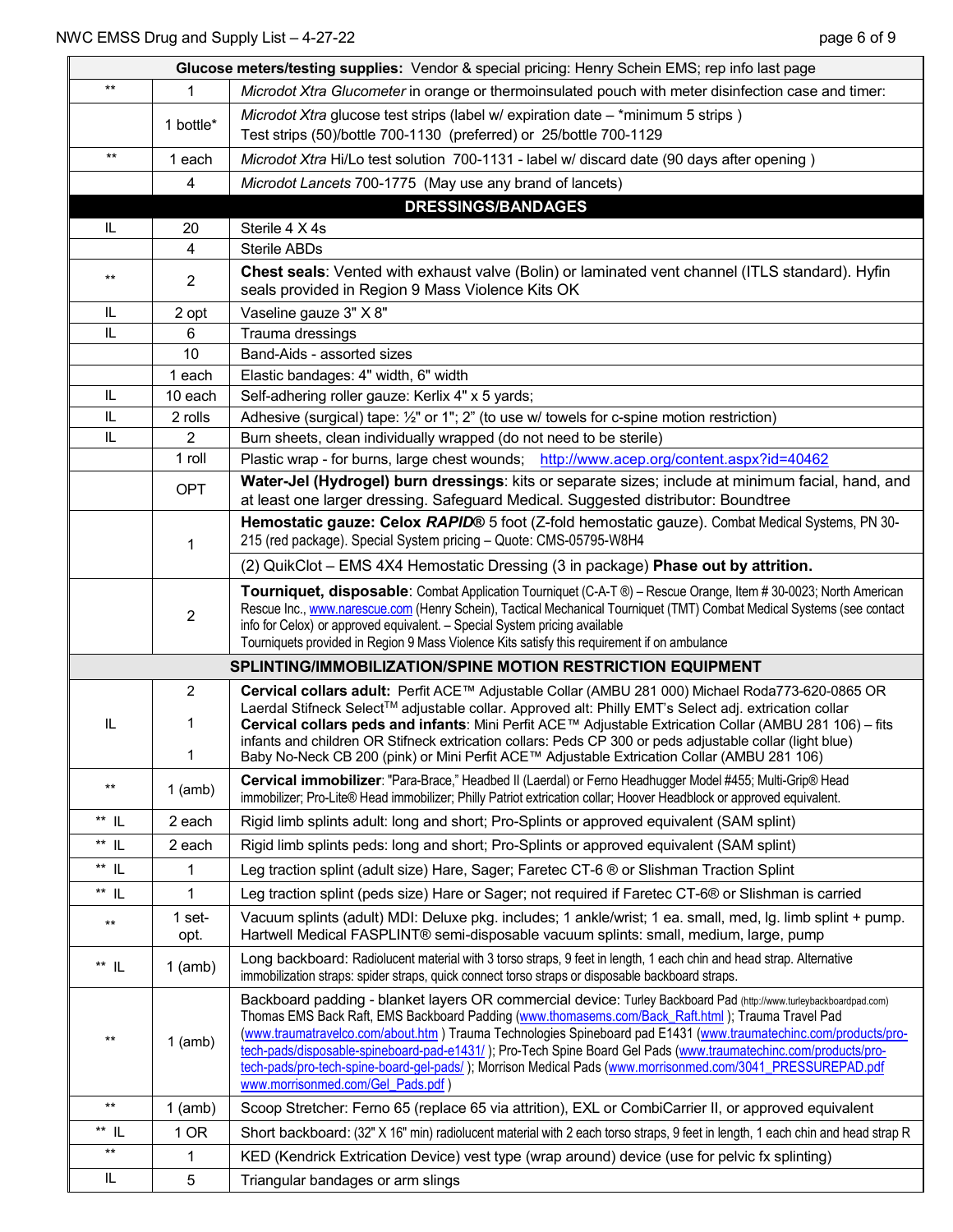|                      |                                                                                                       | <b>MISCELLANEOUS SUPPLIES</b>                                                                                                                                                                                                                                                                                                                                                                                                                                                                                                                                                                                                                                                                                          |  |  |
|----------------------|-------------------------------------------------------------------------------------------------------|------------------------------------------------------------------------------------------------------------------------------------------------------------------------------------------------------------------------------------------------------------------------------------------------------------------------------------------------------------------------------------------------------------------------------------------------------------------------------------------------------------------------------------------------------------------------------------------------------------------------------------------------------------------------------------------------------------------------|--|--|
| $^{\star\star}$ IL   | 1 pair                                                                                                | Bandage scissors or all-purpose "crash" scissors                                                                                                                                                                                                                                                                                                                                                                                                                                                                                                                                                                                                                                                                       |  |  |
| IL                   |                                                                                                       | Bath basin or emesis receptacle - (ConvenienceBAG™ by GKR Industries)                                                                                                                                                                                                                                                                                                                                                                                                                                                                                                                                                                                                                                                  |  |  |
| $\sf IL$             | 1 each                                                                                                | Bed pan/urinal (not required on squad)                                                                                                                                                                                                                                                                                                                                                                                                                                                                                                                                                                                                                                                                                 |  |  |
| $\mathsf{IL}$        | $1$ (amb)                                                                                             | Body bag - disposable or surgilift (black sheet) (2 needed during Covid-19 emergency)                                                                                                                                                                                                                                                                                                                                                                                                                                                                                                                                                                                                                                  |  |  |
| ** IL                | 1                                                                                                     | Broselow pediatric length-based tape (2019 edition)                                                                                                                                                                                                                                                                                                                                                                                                                                                                                                                                                                                                                                                                    |  |  |
| <b>BLS &amp; ALS</b> | **Opt                                                                                                 | <b>Buzzy®</b> Mini Healthcare or<br>XL Healthcare: Intended for healthcare and multi-patient use.<br>Features 3 minute auto-shutoff and 2 vibration settings. Package Includes:<br>•1 Buzzy® Mini or XL Healthcare (choice of Black, Bee-Striped, or LadyBuzz)<br>•4 Universal Healthcare (soft ice) Wings (need to replace the soft ice wings after each use)<br>•1 Silicone Comfort Strap; •2 AAA Batteries (preinstalled in unit) •1 Instruction Manual<br>For ordering information see: https://buzzyhelps.com/products/buzzy%C2%AE-xl-healthcare                                                                                                                                                                  |  |  |
| $\mathsf{IL}$        | 6<br>6                                                                                                | Chemically-activated thermal packs: Hot - 51/4" x 10"<br>Cold - 51/4" x 10"                                                                                                                                                                                                                                                                                                                                                                                                                                                                                                                                                                                                                                            |  |  |
| BLS&<br>ALS**        | 1 opt                                                                                                 | Chest compression mechanical CPR Device (approved piston-type CPR devices): Approved units may<br>only be deployed after System-approved education and competency measurement. All disposable elements for each<br>unit are the responsibility of the Provider Agency to replace.<br>Lifeline ARM (Defibtech) - Kristin Schwan; AED Professionals; 348 W. Colfax, Palatine, IL. 60067<br>O: (847) 202-3233; C: (847) 702-3858; Kristin@aedprofessionals.com<br>LUCAS™ 2 or 3 Chest Compression System (PhysioControl - See account manager back page)<br>ROSC-U: Bound Tree Medical   Account Manager - see back page                                                                                                  |  |  |
| <b>BLS &amp; ALS</b> | 1                                                                                                     | ResQPOD® impedance threshold device -for use with CPR chest compressions (Zoll)                                                                                                                                                                                                                                                                                                                                                                                                                                                                                                                                                                                                                                        |  |  |
| $**$                 | 25                                                                                                    | Disaster tags - SMART triage tags                                                                                                                                                                                                                                                                                                                                                                                                                                                                                                                                                                                                                                                                                      |  |  |
|                      | $2$ (amb)                                                                                             | Disposable drinking cups (may also be used as eye shields)                                                                                                                                                                                                                                                                                                                                                                                                                                                                                                                                                                                                                                                             |  |  |
| <b>ALS</b>           | 1 opt.                                                                                                | EleGARD <sup>™</sup> Patient Positioning System to support heads up CPR: AdvancedCPR Solutions; MED<br>Alliance Sales Representative, 888-891-1200. (During field trial only)                                                                                                                                                                                                                                                                                                                                                                                                                                                                                                                                          |  |  |
|                      | 1 box                                                                                                 | Facial tissue (Squads exempt)                                                                                                                                                                                                                                                                                                                                                                                                                                                                                                                                                                                                                                                                                          |  |  |
| $***$                | Opt                                                                                                   | Nose clips (disposable) "Snuffer"-VacuMed 800-235-3333<br>http://www.vacumed.com/zcom/product/Product.do?compid=27&prodid=189                                                                                                                                                                                                                                                                                                                                                                                                                                                                                                                                                                                          |  |  |
| $\mathsf{IL}$        | $\overline{2}$                                                                                        | OB kits (sterile) plus stockinet caps for neonates and writable ID bracelets                                                                                                                                                                                                                                                                                                                                                                                                                                                                                                                                                                                                                                           |  |  |
| IL                   | 1                                                                                                     | OB infant warming: Aluminum foil roll OR **Silver Swaddler OR **Chemically-activated Baby Warmer OR **Mylar blanket                                                                                                                                                                                                                                                                                                                                                                                                                                                                                                                                                                                                    |  |  |
| $**$ IL              | 1 set of<br>4                                                                                         | Restraints: arm and leg sets; leather or commercially available equivalent; buckle or Velcro types, no<br>key locks. Preferred product: "Twice as Tough" restraints by Posey. Soft, cloth restraints unacceptable.                                                                                                                                                                                                                                                                                                                                                                                                                                                                                                     |  |  |
| $***$                | 1                                                                                                     | Ring cutter                                                                                                                                                                                                                                                                                                                                                                                                                                                                                                                                                                                                                                                                                                            |  |  |
| $***$                | As<br>listed                                                                                          | System Refusal/release forms x 10 (unless available electronically) NCR forms available from NWC EMSS office,<br>Bus accident logs x 5, Domestic violence shelter information sheets x 5                                                                                                                                                                                                                                                                                                                                                                                                                                                                                                                               |  |  |
| $***$                | 1 each                                                                                                | SOPs (current edition), selected excerpts from Policy Manual, Procedure Manual (unless available electronically)                                                                                                                                                                                                                                                                                                                                                                                                                                                                                                                                                                                                       |  |  |
|                      |                                                                                                       | UNIVERSAL PRECAUTIONS; HAND HYGIENE; DISINFECTION SUPPLIES                                                                                                                                                                                                                                                                                                                                                                                                                                                                                                                                                                                                                                                             |  |  |
|                      | 1 set<br>approp.<br>size for<br>each<br>responder<br>in close<br>proximity<br>to pt $(2)$<br>persons) | PPE appropriate for standard, contact, droplet & airborne precautions. Gloves - Specs: disposable (single-use) latex-free;<br>appropriate sizes should be readily accessible---hypoallergenic gloves, glove liners, and powderless gloves should be available<br>to those who need them.<br>Large, long-sleeved, disposable gown, shoe coverings: Head covers or fluid repellent gowns/shoe covers may be needed for<br>protection from gross contamination under certain emergency declarations (Ebola, C-Dif with watery diarrhea).<br>Heavy-duty utility gloves for decontamination/disinfection. HazMat Level-C protection if specifically required by national<br>emergency declaration (not needed for Covid-19) |  |  |
|                      | Plus 1 set<br>for driver<br>and                                                                       | N95 respirators 3M; Technol, Moldex, or approved equivalent - must be fit tested or only acts like a surgical mask<br>(replacement item only)                                                                                                                                                                                                                                                                                                                                                                                                                                                                                                                                                                          |  |  |
|                      | responder<br>cleaning<br>vehicle                                                                      | Full-face shield (preferred) and/or: Protective eyewear - goggles or wrap-around safety glasses plus<br>disposable surgical facemask and eye protection, including solid side shields.                                                                                                                                                                                                                                                                                                                                                                                                                                                                                                                                 |  |  |
| IL                   | $EMS + pt$                                                                                            | Disposable (procedural/surgical) face masks                                                                                                                                                                                                                                                                                                                                                                                                                                                                                                                                                                                                                                                                            |  |  |
| $\star\star$         | 1 bottle                                                                                              | Hand washing agent: topical 60-95% alcohol-based germicide or approved equivalent                                                                                                                                                                                                                                                                                                                                                                                                                                                                                                                                                                                                                                      |  |  |
| $***$                |                                                                                                       | CaviWipes1 XL (1 min wet dwell time preferred) or other approved disinfecting towelettes or sprays for<br>intermediate-level disinfection of non-porous surfaces - see EPA List N: Disinfectants for Use Against<br>SARS-CoV-2 https://www.epa.gov/pesticide-registration/list-n-disinfectants-use-against-sars-cov-2                                                                                                                                                                                                                                                                                                                                                                                                  |  |  |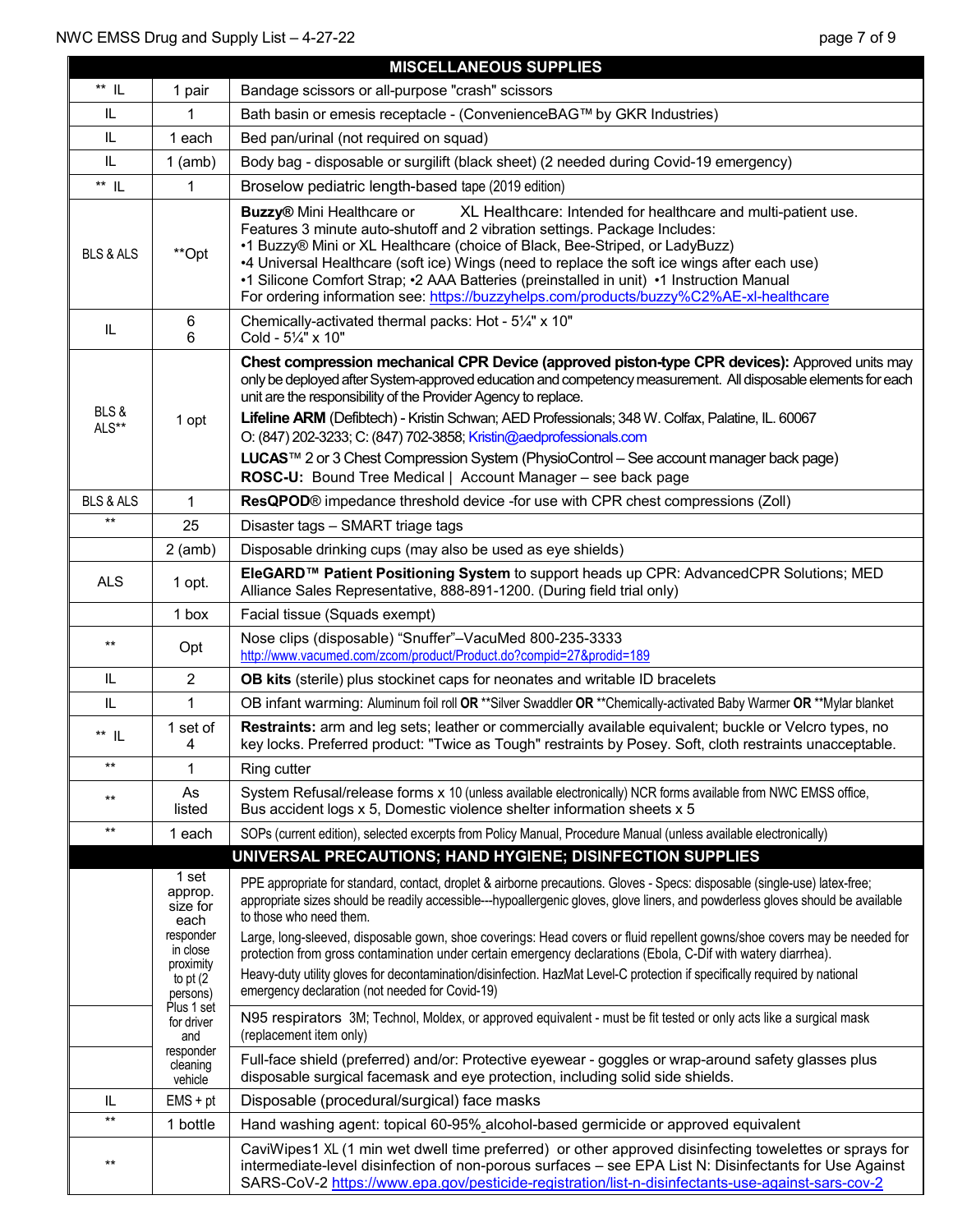| $***$              | 1 roll         | Durable, waterproof, cloth/scrim-backed, tape (duct tape)                                                                                                                                                                                                                                                                                                                                                                                                                                                                                                                                    |
|--------------------|----------------|----------------------------------------------------------------------------------------------------------------------------------------------------------------------------------------------------------------------------------------------------------------------------------------------------------------------------------------------------------------------------------------------------------------------------------------------------------------------------------------------------------------------------------------------------------------------------------------------|
| IL                 | 2              | Red impermeable biohazard-labeled isolation bags for contaminated linen (CDC Approved)                                                                                                                                                                                                                                                                                                                                                                                                                                                                                                       |
|                    | <b>OPT</b>     | UV Light equipment that has been FDA, EPA, and OSHA approved for disinfection of medical<br>surfaces; DuoGuard (for mobile units) Zone 360. Upper room ultraviolet germicidal equipment for<br>indoor spaces. Approved vendors: Aerapy, LLC; AeroClave LLC                                                                                                                                                                                                                                                                                                                                   |
|                    |                | <b>PATIENT LIFTING/CONVEYANCE DEVICES - Not required for Squads</b>                                                                                                                                                                                                                                                                                                                                                                                                                                                                                                                          |
| $^{\star\star}$ IL | 1              | Primary patient litter - Ferno Washington, Stryker, or approved equivalent. Specs: Multi-level, wheeled, at least 75" to 80"<br>long, 22" wide; allows for head to be elevated upward to a 60° semi-sitting position; provided with crash-stable, quick release, 3<br>point fasteners; and 3 set of straps + over shoulder straps. Designed to ensure the frame or handle permits up to four persons to<br>carry the litter, and is easy to move, load, clean, and disinfect. Three-point fastener for cot. Must fit securely in fastener. Bariatric<br>stretchers are approved as optional. |
| $**$ IL            | 1              | Secondary patient litter - folding and/or collapsible stretcher with 3 sets of straps                                                                                                                                                                                                                                                                                                                                                                                                                                                                                                        |
| $\star\star$       | Opt            | Heavy-duty, vinyl-coated transfer sheet or sling with carrying handles or equivalent                                                                                                                                                                                                                                                                                                                                                                                                                                                                                                         |
| $^{\star\star}$ IL | 1 OR           | Child/infant safety restraining device meets federal motor vehicle standards (FMVSS) 213 & 302.<br>IDPH memo issued 4-2-18 requires: convertible car seat (holds infant to 40 lb. child) OR both infant & child car seats; Child<br>safety seat info: http://www.nhtsa.gov/portal/nhtsa_eou/info.jsp?type=all. NHTSA Recommendations Safe Transport<br>Children in Ambulances http://www.nhtsa.gov/staticfiles/nti/pdf/811677.pdf<br><b>OR</b>                                                                                                                                               |
| $***$              | 1              | Strongly encouraged: Quantum ACR-4 (Ambulance Child Restraint) system: fits newborns and children weighing<br>4lbs - 99lbs; Color-coded restraints in 4 sizes, Extra small 4-11 lbs, Small 11-26 lbs, Medium 22-55 lbs; Large 44-99 lbs.<br>http://www.quantum-ems.com/p-62-ACR4-(Ambulance-Child-Restraint)-Q-ACR4.aspx. System pricing: Henry Schein OR<br>Ferno Pedi-mate #BB-6780, child 10-40 lbs (does not fit all stretchers) or Pedi-mate plus (child 10-100 lbs). If Pedi-mate will<br>not secure newborn, must also carry infant car seat.                                         |
| $**$               | 1 opt.         | Ferno MedKids Pedi-Sleeve: immobilizes child 12-60 lbs. #BB-6770 or Pedi-Pac™ #IE-7800                                                                                                                                                                                                                                                                                                                                                                                                                                                                                                       |
| $***$              | Opt            | Aegis Seatbelt of Maternity to transport newborn with mother (5 sizes + seatbelt attachment)<br>QUANTUMEMS through Saplacor https://saplacor.com/                                                                                                                                                                                                                                                                                                                                                                                                                                            |
| $\star\star$       | Opt            | Mangar CAMEL: Bariatric lifting device; Oak Pointe Medical                                                                                                                                                                                                                                                                                                                                                                                                                                                                                                                                   |
| ** IL              | 2              | Pillow                                                                                                                                                                                                                                                                                                                                                                                                                                                                                                                                                                                       |
| IL                 | 2 each         | Linens: Pillow case, sheets, blankets for ambulance cot; appropriate for seasonal temperatures                                                                                                                                                                                                                                                                                                                                                                                                                                                                                               |
|                    |                | <b>COMMUNICATIONS EQUIPMENT</b>                                                                                                                                                                                                                                                                                                                                                                                                                                                                                                                                                              |
| ALS** IL           | 1              | Portable UHF radio with charger (General Devices, APCOR or equivalent) with touch pad adaptor and UHF 4-<br>channel capability (Med 1, 5, 6 and 8) or cellular phone (tested and working)                                                                                                                                                                                                                                                                                                                                                                                                    |
| $^{\star\star}$ IL | $\mathbf{1}$   | Permanently mounted mobile radio with VHF channel 340 or 400 depending on location (must maintain FCC<br>license and provide copy for EMS plan)                                                                                                                                                                                                                                                                                                                                                                                                                                              |
|                    |                | <b>NON-PATIENT CARE ITEMS</b>                                                                                                                                                                                                                                                                                                                                                                                                                                                                                                                                                                |
| $^{\star\star}$ IL | 2              | Fire extinguishers - Specs: ABC dry chemical, min. 5 lb. unit with quick-release brackets.<br>One mounted in driver compartment and one in patient compartment.                                                                                                                                                                                                                                                                                                                                                                                                                              |
| $**$ IL            | 1              | Flashlight - battery powered 6 volt - stand up lantern type                                                                                                                                                                                                                                                                                                                                                                                                                                                                                                                                  |
| $\star\star$       | 6              | Flares or triangular reflectors; self-igniting, lasting for 30 minutes                                                                                                                                                                                                                                                                                                                                                                                                                                                                                                                       |
| $***$              | $\overline{c}$ | No smoking signs                                                                                                                                                                                                                                                                                                                                                                                                                                                                                                                                                                             |
| $\star\star$       | 1              | Wrench, 12" with adjustable open end                                                                                                                                                                                                                                                                                                                                                                                                                                                                                                                                                         |
| $**$ IL            | 1              | Wrecking bar, 24"                                                                                                                                                                                                                                                                                                                                                                                                                                                                                                                                                                            |
| $\star\star$       | 1 each         | Screwdriver, 12" with regular blade and Phillips type                                                                                                                                                                                                                                                                                                                                                                                                                                                                                                                                        |
| $***$              | 1              | One of the following: Hammer, 3 lb. with 15" handle, OR fire axe, flat head                                                                                                                                                                                                                                                                                                                                                                                                                                                                                                                  |
| $***$              | 1              | Goggles for eye safety - hard, impact resistant                                                                                                                                                                                                                                                                                                                                                                                                                                                                                                                                              |

## **Mass Violence Bags – Issued per Region IX (replacements responsibility of agency or System exchange if used)**

| Item                     | Amount / Bag      |                                                |                |                                                                                | The System also recommends the availability of body armor (Helmet and vests) |
|--------------------------|-------------------|------------------------------------------------|----------------|--------------------------------------------------------------------------------|------------------------------------------------------------------------------|
| (Maxpedition) Bag        |                   | for those agencies participating in RTF teams. |                |                                                                                |                                                                              |
| <b>Trauma Shears</b>     |                   | Sharpie Markers                                | $\overline{2}$ | <b>Rescue Blankets</b>                                                         |                                                                              |
| 28 Fr NPA                |                   |                                                |                |                                                                                |                                                                              |
| Hyfin Chest Seal         |                   | 4 (may carry more at agency's expense)         |                |                                                                                |                                                                              |
| Celox Bandage            |                   | 2 (Prefer CeloxRapid Z fold)                   |                | Olaes Bandage                                                                  |                                                                              |
| <b>CAT II Tourniquet</b> | 4 (may carry TMT) |                                                |                |                                                                                |                                                                              |
| *Decompression Needles   |                   |                                                |                | 4 (strongly prefer minimum 10-12 g; 3" long needles) (Not issued for BLS bags) |                                                                              |
| Lube                     |                   |                                                |                |                                                                                |                                                                              |